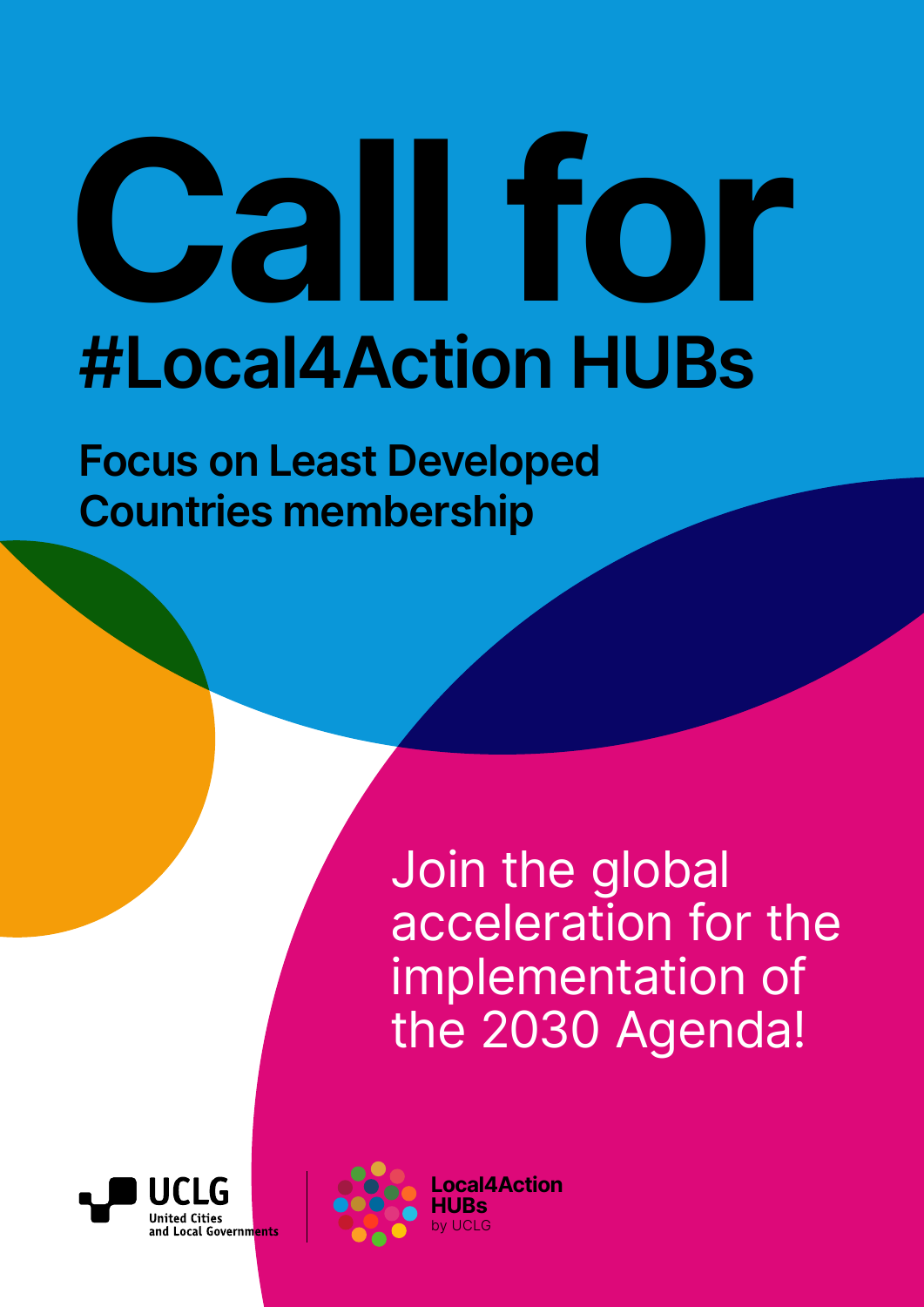**— Has your city, local government, or region developed innovative policies and programs to advance on the creation of sustainable, fair, and equal territories?**

**— Do you have a proposal for project already defined implementing the SDGs? Does it respond to the dreams and expectations of your citizens and communities, while advancing Global Agendas and building on UCLG's values and principles?**

> **— Do you believe that your experience can inspire and help other LRGs to define similar policies, and demonstrate the important role of LRGs in achieving a more sustainable planet?**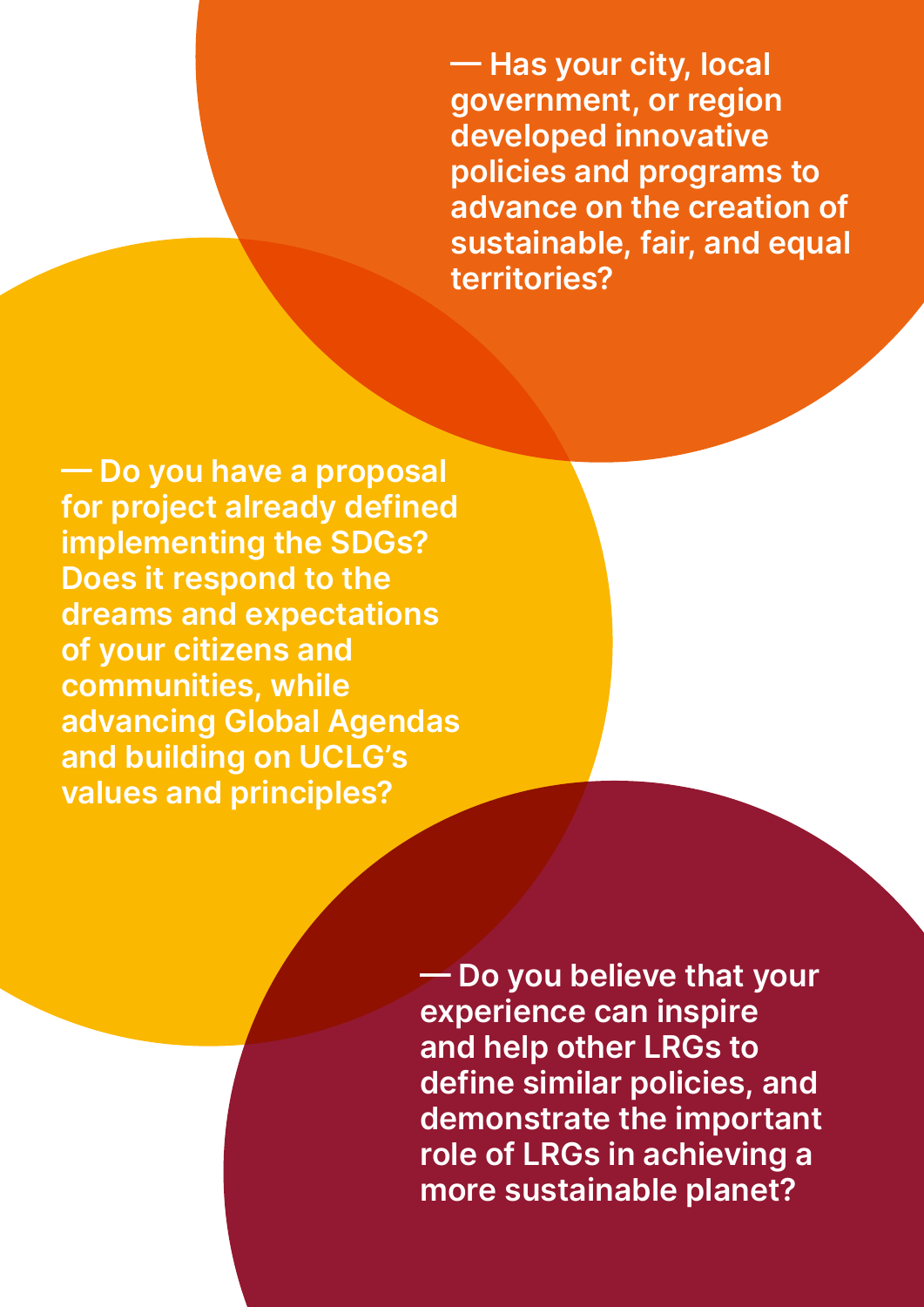# **Join the Global platform by generating your own initiative on Local4Action HUBs!**

Local and regional governments are at the forefront of the implementation of the 2030 Agenda. As such, all Local4Action HUBs are contributing to the triple impact of Localization:



**Contribute to the global conversation** on sustainability from a grounded reality while bringing a Global Label to the local level.



**Accelerate implementation** of global agendas through networked localization efforts in the UCLG community.



**Local-Global Acceleration Synchronization**

**Increase opportunities** for collaboration and synchronization and new ways for members/ partners/constituencies to relate to each other.

### **What can my city/region gain by leading a Local4Action HUB initative?**

- **Join an active global community** of cities and regions contributing to the achievement of the 2030 Agenda.
- **Be recognized through** a branded label, and gain visibility for your city and policies through regional and international exchanges, and UCLG's advocacy work and communications strategy.
- **Be listed between** the cities and regions that will be highlighted during the annual forum "Venice City Solutions 2030".
- **The Local4Action HUBs selection process** will be articulated with the Venice City Solutions 2030 Forum: the selected experiences will be presented in Venice and accompanied during the preparation to this year's edition, building together specific tools for visibility of the local action towards SDG implementation.

## **How can I apply for/ propose a Local4Action HUB initiative?**

- **1 Submit your proposal** through fulfilling this google form (proposals may be submitted in English, Spanish and French).
- **2** Deadline for submission: **1st September 2021** Responses: applicants can expect information on the outcome of their application beginning from the 30th of July on.
- **3 A second set of questions** will be sent after the definition of the initiative proposed by the members for the operationalization of the Local4Action HUB.

**4 Launching of the Local4Action HUB**